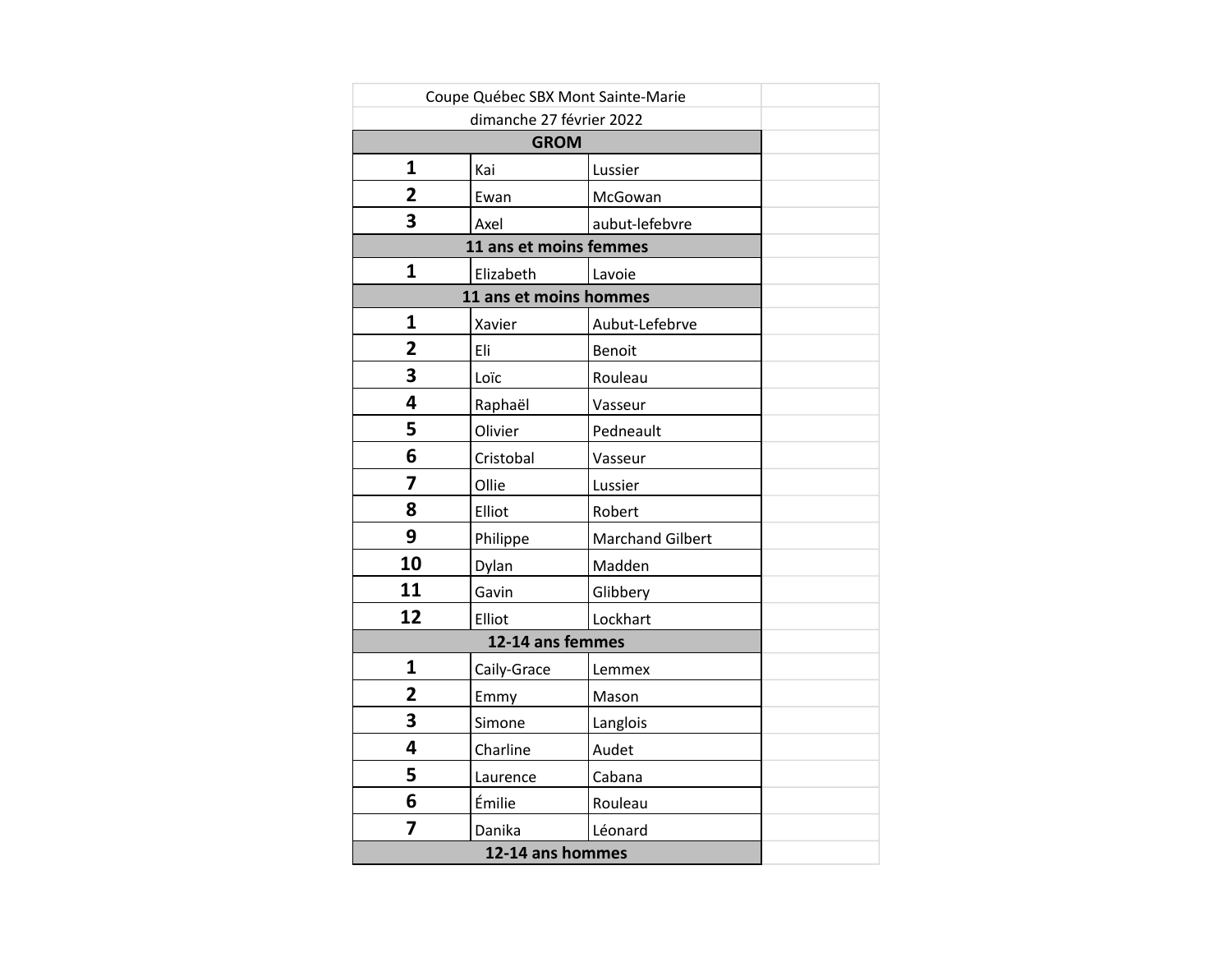| 1                       | Simon         | Renaud                |  |
|-------------------------|---------------|-----------------------|--|
| $\overline{2}$          | Anthony       | Dumas-Gauvin          |  |
| $\overline{\mathbf{3}}$ | Raphaël       | Gagnon                |  |
| 4                       | Edmond        | Lefebvre              |  |
| 5                       | Vincent       | Scott                 |  |
| 6                       | Jackson       | McGowan               |  |
| 7                       | Noah Gadri    | Tounkara              |  |
| 8                       | Anthony       | Bébin                 |  |
| 9                       | Hans          | Schommer              |  |
| 10                      | Matthew       | Miranda               |  |
| 11                      | Félix         | Aubut-lefebrve        |  |
| 12                      | Olivier       | Gemme                 |  |
| 13                      | Tristan       | Gagnon                |  |
| 14                      | Félix         | Ouellet               |  |
| 15                      | Antoine       | Beaudoin              |  |
| 16                      | Hemrick       | Ledoux                |  |
| 17                      | Jonah         | Ng-A-Fook             |  |
| 18                      | Victor        | Pouliot               |  |
| 19                      | Oscar         | Gabie                 |  |
|                         |               |                       |  |
| 1                       | Arianne       | Gallant               |  |
| $\overline{2}$          | <b>Brenna</b> | O'Brien               |  |
| 3                       | Lily          | <b>Bellaar Spruyt</b> |  |
| 4                       | <b>Billie</b> | Tremblay              |  |
| 5                       | Clara         | Chapman               |  |
| 6                       | Rose          | Savard-Ferguson       |  |
| 7                       | Julia         | Rishikof              |  |
| 8                       | Charlotte     | Ducellier             |  |
|                         |               |                       |  |